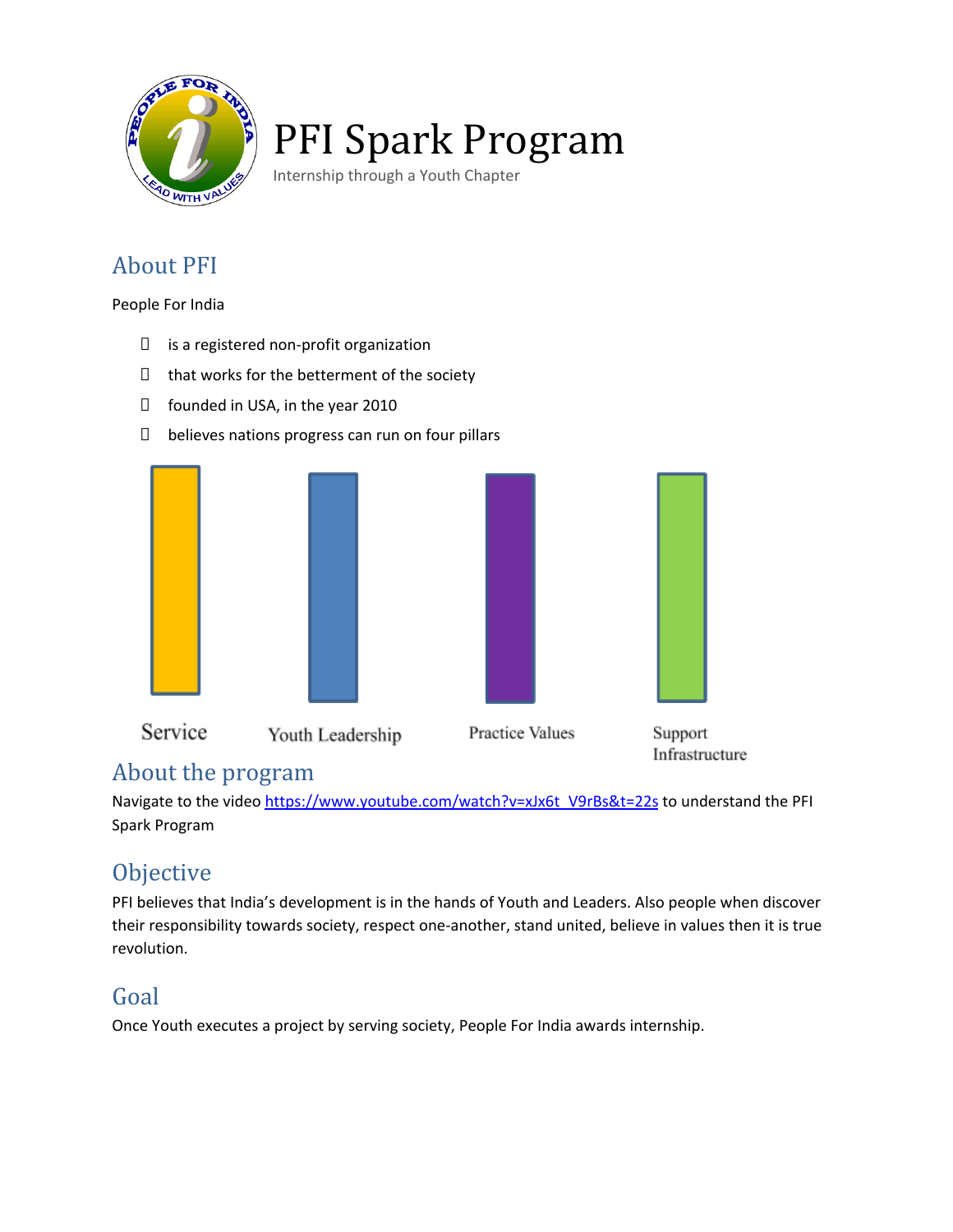#### Audience

Students who are pursuing a bachelor's degree.

#### Sponsor

Sponsor for this program is Shiva Pabbathi who is 15 years old studying 11<sup>th</sup> Grade in Westborough High School, Westborough, Massachusetts, USA. He raises funds by teaching Math to Kids in USA.

#### What's in it for youth?

Youth can learn Leadership Qualities like

- 1. Communication
- 2. Project Management
- 3. Courage
- 4. Visionary
- 5. Confidence
- 6. Delegate
- 7. Inspire people
- 8. Determination
- 9. Responsibility
- 10. Positive Attitude

Internship: Gain valuable work experience and accomplishments that shall enhance student's personality and shall help in meeting career goals.

### Syllabus / Activities

Projects: Sample projects are explained along what to achieve and how to achieve?

<https://www.peopleforindia.org/wp-content/uploads/2017/12/PFI-Project-Dictionary.pdf>

Submit the application "Project Leadership Template" and "Activity Consent Form" provided in the Appendix of the above book. Once a project is executed, student is awarded internship.

Elocution Competitions: As public speaking is considered as a key skill for a leader, participate in elocution competitions conducted through Spark program.

#### Timeline:

| Jan          | Feb | Mar | Apr | Mav | June | Julv | August       | Sep | Oct | Nov | Dec |
|--------------|-----|-----|-----|-----|------|------|--------------|-----|-----|-----|-----|
| Elocution    |     |     |     |     |      |      | Elocution    |     |     |     |     |
| Competitions |     |     |     |     |      |      | Competitions |     |     |     |     |

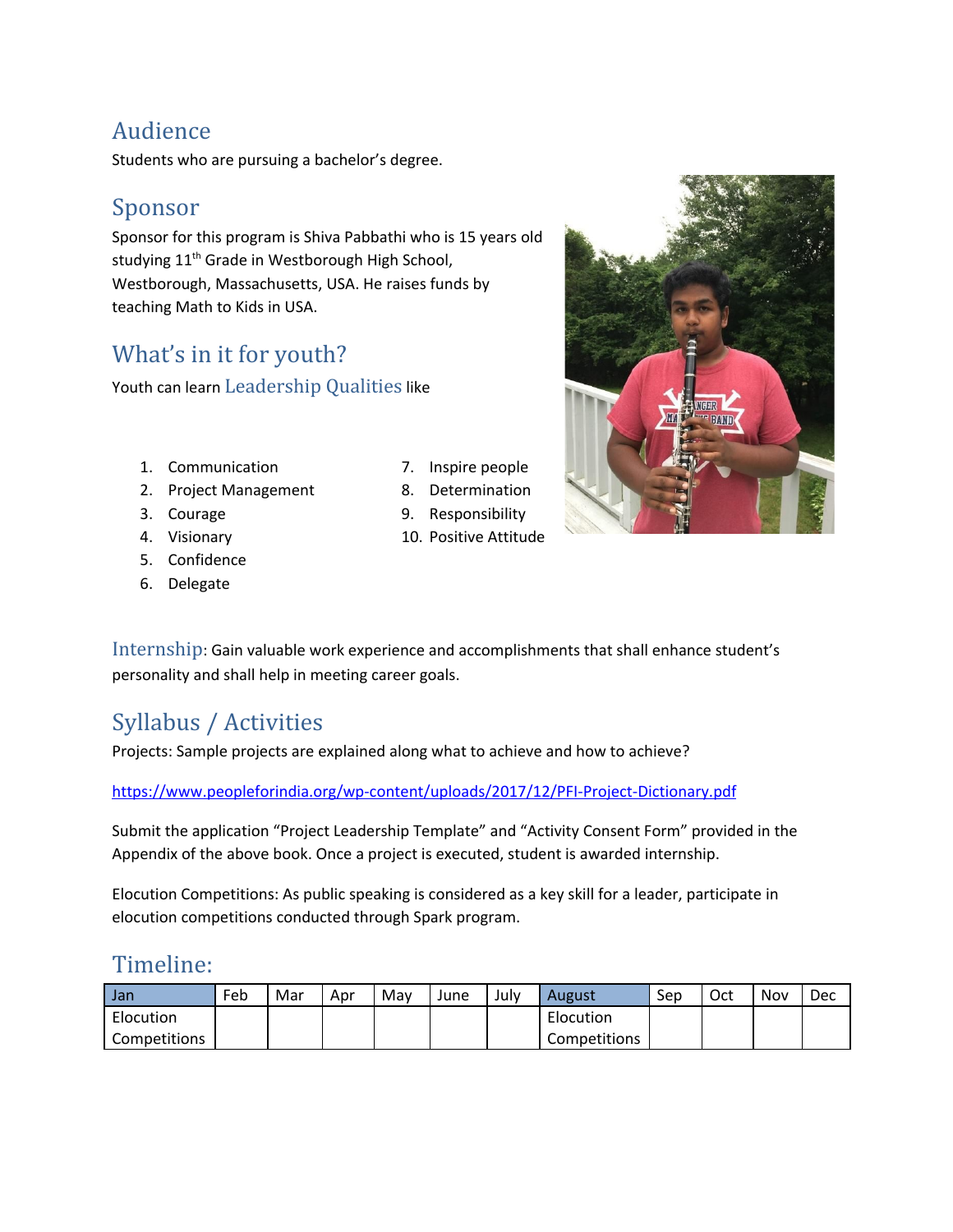**And during Holidays or Weekends, they can execute the projects.**

## Roles representing PFI Spark Program in your college

| <b>Role</b>              | No. of<br><b>Positions</b> | <b>Adult/Youth</b> | <b>Description</b>                                       |
|--------------------------|----------------------------|--------------------|----------------------------------------------------------|
| Spark Advisor            |                            | ult                | Advisor for the program                                  |
| Spark Chairman           | $\mathbf{1}$               | uth                | Lead the program                                         |
| Spark Public             | 1                          | uth                | Arranges Logistics<br>$\qquad \qquad \blacksquare$       |
| <b>Relations Officer</b> |                            |                    | Planning publicities and campaigns<br>$\qquad \qquad -$  |
|                          |                            |                    | Carry out research as needed to check                    |
|                          |                            |                    | feasibility and execution of the project                 |
| Spark Guide              | 1                          | uth                | Vocal of the program<br>$\overline{\phantom{a}}$         |
|                          |                            |                    | Dealing enquiries from participants and                  |
|                          |                            |                    | Guide them for execution of the project                  |
| <b>Spark Volunteers</b>  | $\overline{2}$             | uth                | Help the above roles for the success of<br>Spark Program |